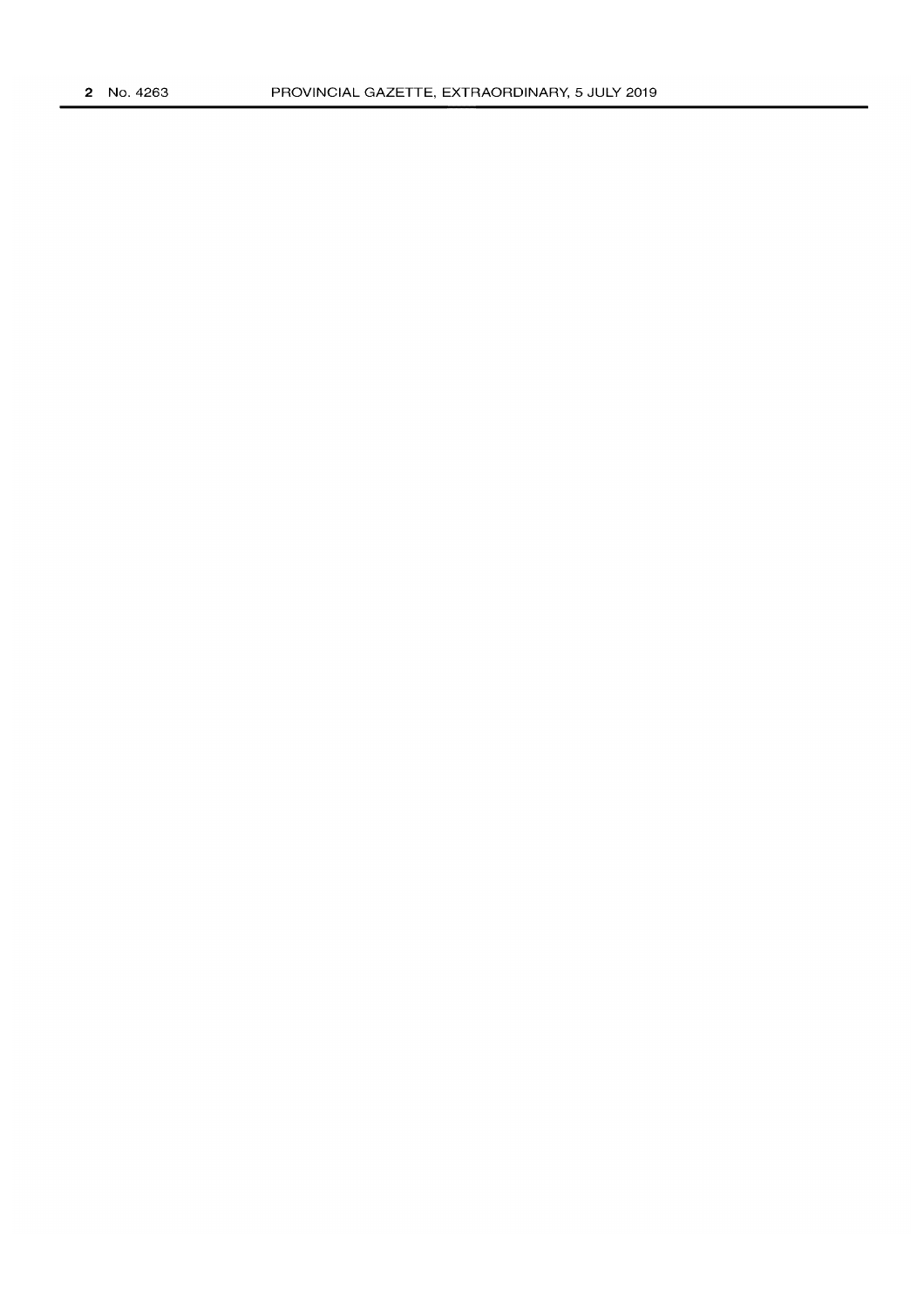## **CONTENTS**

|     |                                                                                                                                                                                                                | Gazette<br>No | Page<br>No. |
|-----|----------------------------------------------------------------------------------------------------------------------------------------------------------------------------------------------------------------|---------------|-------------|
|     | <b>PROVINCIAL NOTICES • PROVINSIALE KENNISGEWINGS</b>                                                                                                                                                          |               |             |
| 187 | Local Government: Municipal Structures Act. as amended (117/1998): By-elections for: Makhanda Local<br>Municipality [Ward 21004012]; Enoch Maijima Local Municipality [21309010] and Mnguma Local Municipality | 4263          |             |